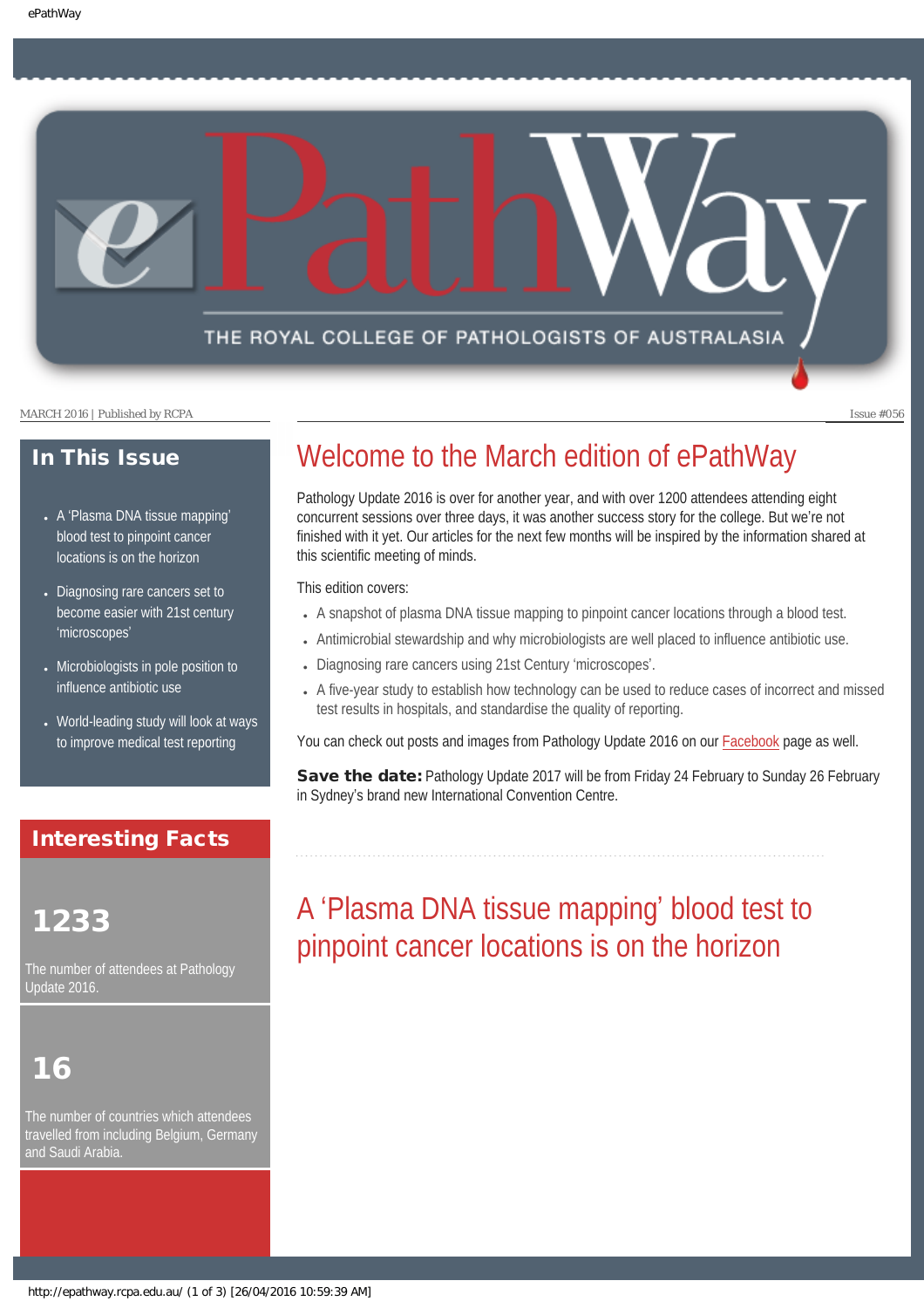## 146

The number of speakers at the conference.

## Important Message

Important Message has an important message for you. [Click to](#page-3-0)  [see the message!](#page-3-0)

## Suggest to a friend

Know someone who might be interested in this website? Why not [suggest the website](mailto:?Subject=I%20think%20you%20should%20read%20this%20Newsletter=
http://epathway.rcpa.edu.au/index.html) to them.

## <span id="page-1-0"></span>Previous Editions

Did you miss something from last month? You can view our [previous editions](#page-4-0) at any time.

## Subscribe Now!

Subscription is easy! Simply fill in our [subscription form](#page-6-0).

# Diagnosing rare cancers set to become easier with 21st century 'microscopes'

One third of Australians who die of cancer each year are estimated to have a 'rare cancer', making better diagnostic and treatment options for these diseases an important priority. Gene sequencing technology has the potential to deliver these outcomes, and revolutionise the diagnosis of all cancers in the process.



## Links

[RCPA Manual](http://rcpamanual.edu.au/)

[Lab Tests Online](http://www.labtestsonline.org.au/)

[Know Pathology Know Healthcare](http://knowpathology.com.au/)

[read more »](#page-9-0)



Using blood plasma samples to detect cancer and pinpoint its anatomical location could be just a few years away from regular medical practice. Dubbed plasma DNA tissue mapping, the approach will allow doctors to 'visualise' which organs are affected by cancer, and at what stage, through a blood test.

[read more »](#page-7-0)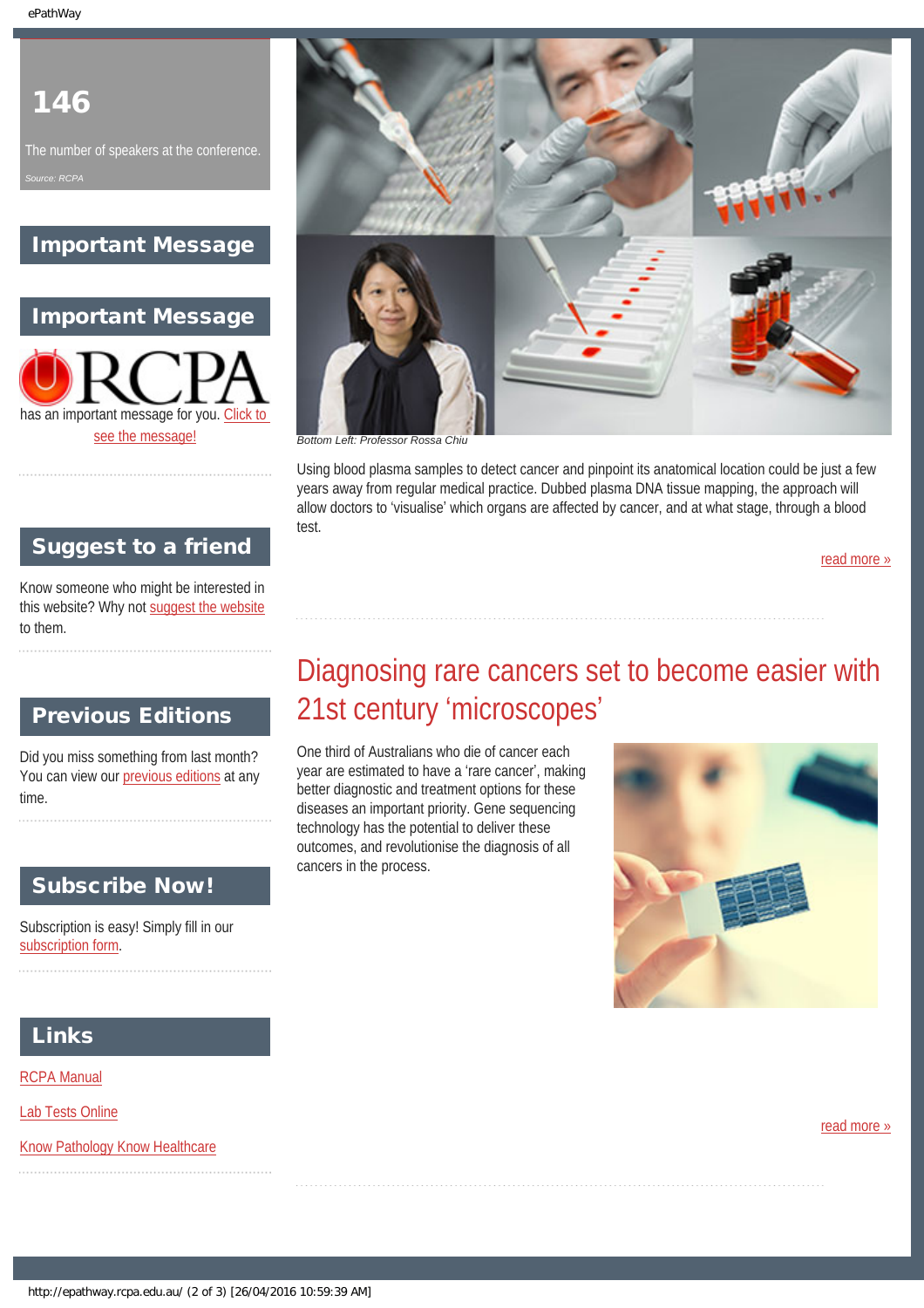# <span id="page-2-0"></span>Microbiologists in pole position to influence antibiotic use

Two speakers at the recent Pathology Update 2016 conference may have hailed from opposite sides of the globe, but they delivered the same message: antimicrobial medicines (antibiotics) are a precious resource that must be protected and used judiciously. This is because their diminishing effectiveness through widespread and long-term inappropriate use is now seriously menacing our global village, and we may have no more magic bullets up our sleeve when these drugs no longer work.



**Dr Stephanie Dance** [read more »](#page-11-0)

# <span id="page-2-1"></span>World-leading study will look at ways to improve medical test reporting

We may have many ways of tailoring the delivery of pathology test results, but the system isn't flawless. Research shows that test results in hospitals are being missed in 20% of cases, including 62% of cases in one study and in up to 75% of patients treated in an emergency department. A new worldleading study will look at how technology can be a part of the solution, particularly in busy hospital settings.



[read more »](#page-13-0)

#### Copyright © 2016 The Royal College of Pathologists of Australasia

RCPA - Durham Hall - 207 Albion St Surry Hills NSW 2010 AUSTRALIA | (+61) 2 8356 5858 | [www.rcpa.edu.au](https://www.rcpa.edu.au/)

[Privacy Policy](https://www.rcpa.edu.au/Privacy-Policy.aspx) | [Legal](https://www.rcpa.edu.au/Legal.aspx) | [Disclaimer](https://www.rcpa.edu.au/Disclaimer.aspx)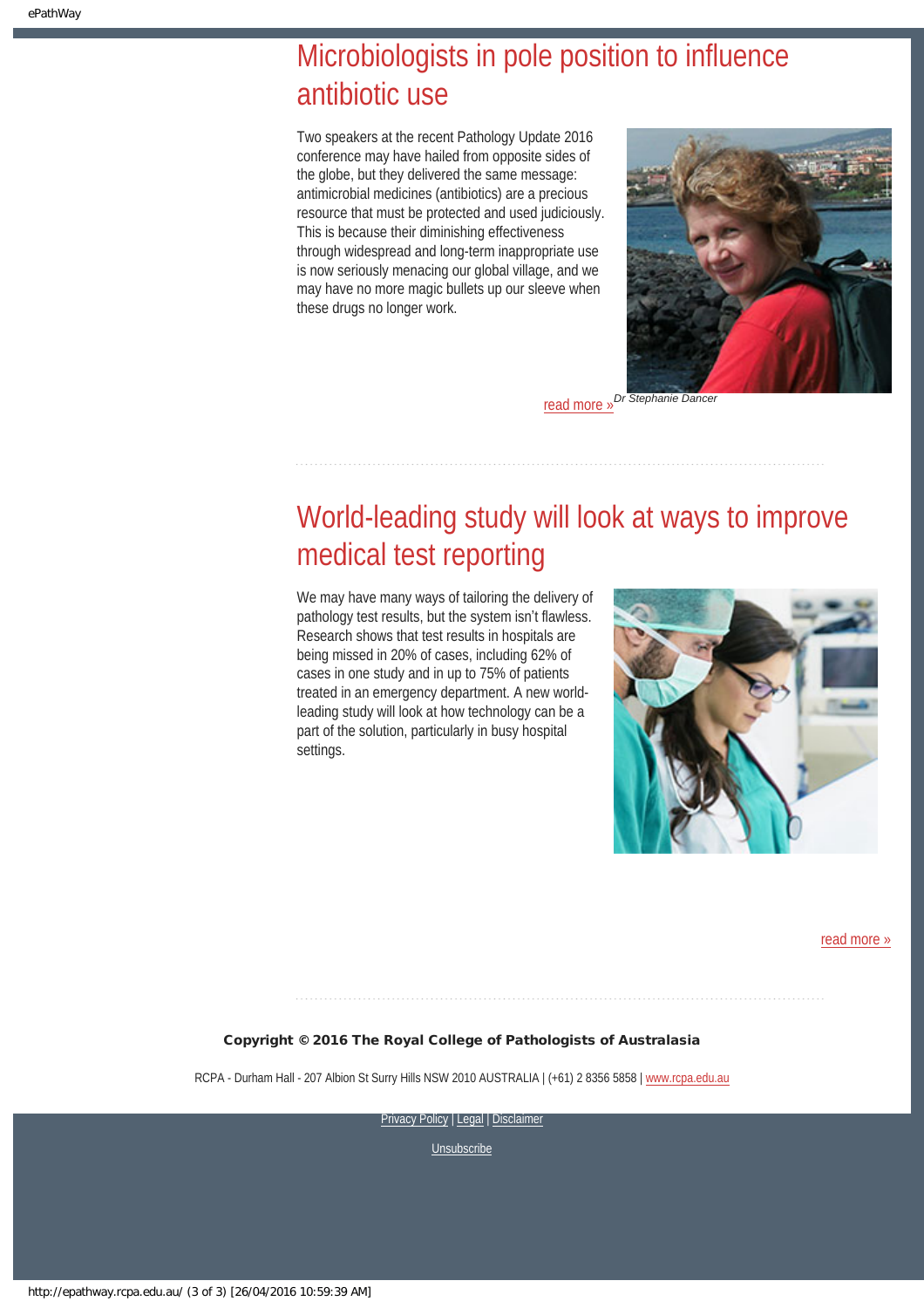<span id="page-3-0"></span>

Published by RCPA

## RCPA Message



Pathology gives life's most important answers.

[« Back to Latest Issue](http://epathway.rcpa.edu.au/index.html)

#### Copyright © 2015 The Royal College of Pathologists of Australasia

RCPA - Durham Hall - 207 Albion St Surry Hills NSW 2010 AUSTRALIA | (+61) 2 8356 5858 | [www.rcpa.edu.au](https://www.rcpa.edu.au/)

[Privacy Policy](https://www.rcpa.edu.au/Content-Library/Privacy.aspx) | [Legal](https://www.rcpa.edu.au/Legal.aspx) | Disclaimer

**[Unsubscribe](#page-6-0)** 

http://epathway.rcpa.edu.au/notice.html [26/04/2016 10:59:40 AM]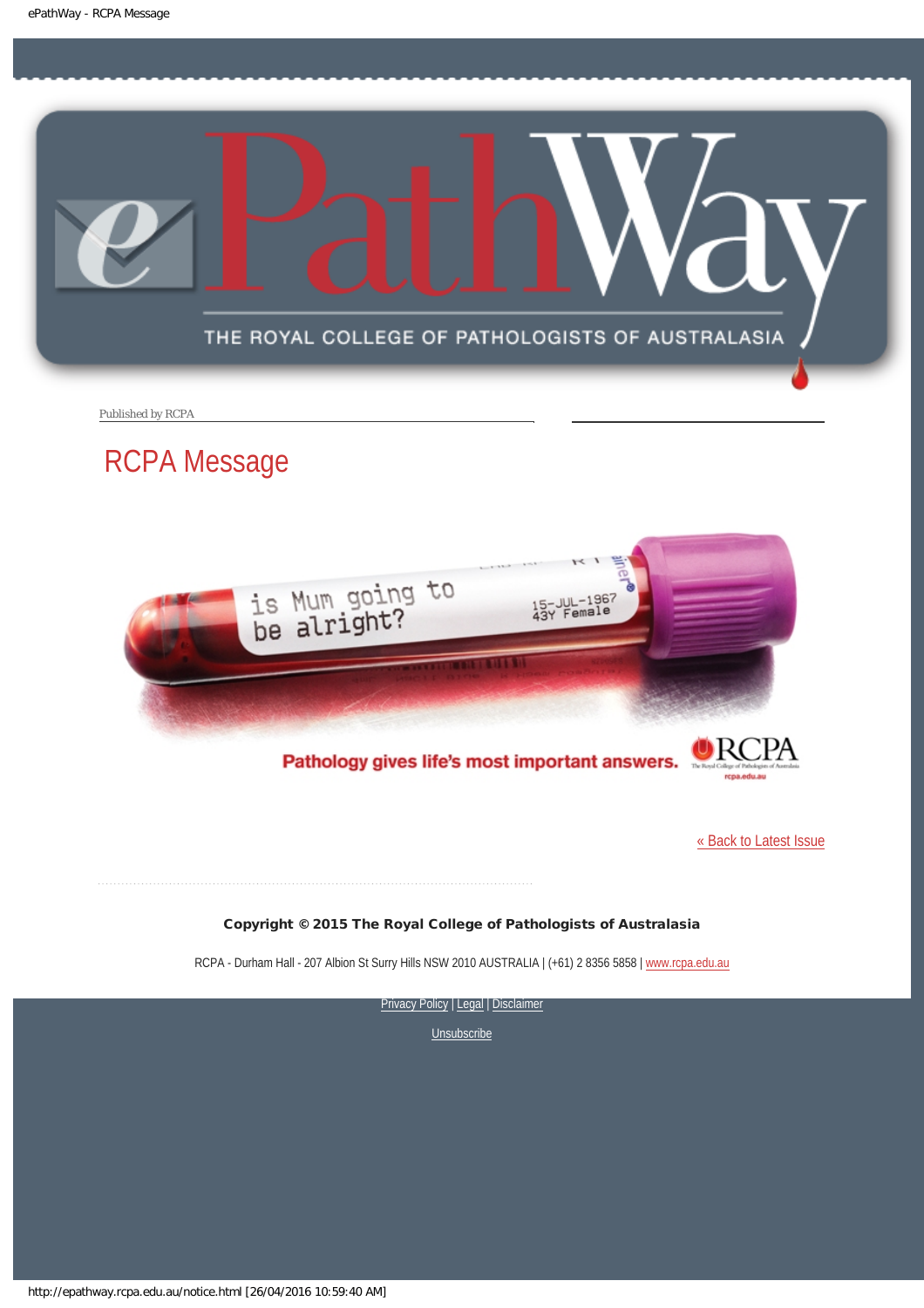<span id="page-4-0"></span>

Published by RCPA

## Previous Editions



#### **IN THIS ISSUE**

- The times are a-changin' for cytopathology
- Zika virus outbreaks warrant extra precautions for pregnant women
- It takes more than love to set hearts on fire
- 

## Welcome to the February edition of ePathWay

Pathology Update kicks off this Friday (February 26) for three days of formal and informal information sharing. Social media will play a major role in this year's event and we will be ensuring that the important messages of pathology are heard, but we need your help too. Please like our Facebook page (if you haven't already) and follow us on Twitter, then share your thoughts and experiences from the event.<br>Highlighting the important role of pathology has never been more vital so don't forget to use the hashtags #PathUpdate #Pathology #RCPA to keep the conversation going.

#### 2016

[055 - February 2016](http://epathway.rcpa.edu.au/previous/055_0216.pdf)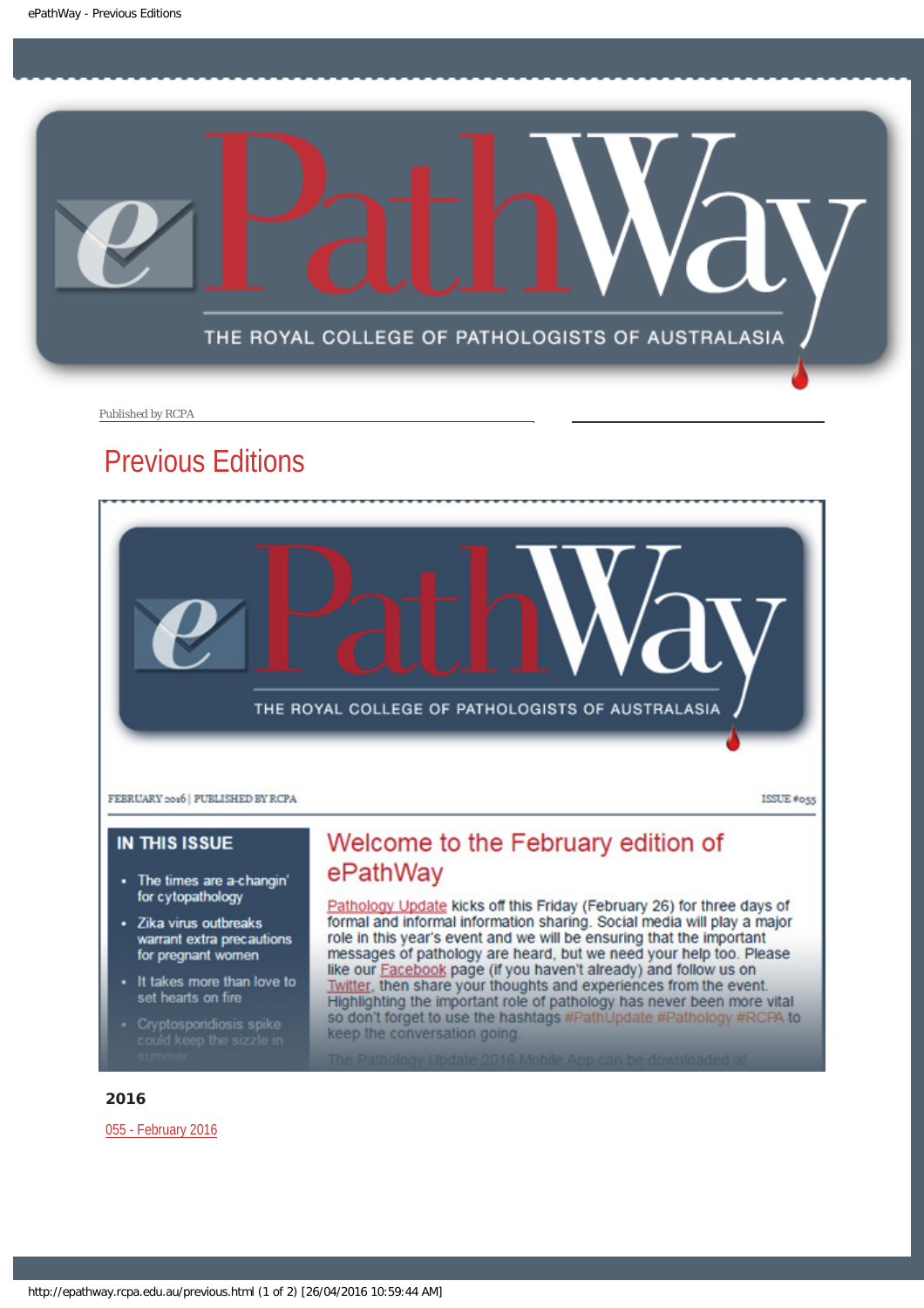#### 2015

| 044 - February 2015     | 045 - March 2015        | 046 - April 2015     |
|-------------------------|-------------------------|----------------------|
| 047 - May 2015          | 048 - June 2015         | 049 - July 2015      |
| 050 - August 2015       | 051 - September 2015    | 052 - October 2015   |
| 053 - November 2015     | 054 - Dec 2015/Jan 2016 |                      |
| 2014                    |                         |                      |
| 033 - February 2014     | 034 - March 2014        | 035 - April 2014     |
| 036 - May 2014          | 037 - June 2014         | 038 - July 2014      |
| 039 - August 2014       | 040 - September 2014    | 041 - October 2014   |
| 042 - November 2014     | 043 - Dec 2014/Jan 2015 |                      |
| 2013                    |                         |                      |
| 022 - February 2013     | 023 - March 2013        | 024 - April 2013     |
| 025 - May 2013          | 026 - June 2013         | 027 - July 2013      |
| 028 - August 2013       | 029 - September 2013    | 030 - October 2013   |
| 031 - November 2013     | 032 - Dec 2013/Jan 2014 |                      |
| 2012                    |                         |                      |
| 010 - Dec 2011/Jan 2012 | 011 - February 2012     | 012 - March 2012     |
| 013 - April 2012        | 014 - May 2012          | 015 - June 2012      |
| 016 - July 2012         | 017 - August 2012       | 018 - September 2012 |
| 019 - October 2012      | 020 - November 2012     | 021 - December 2012  |
| 2011                    |                         |                      |
| 001 - March 2011        | 002 - April 2011        | 003 - May 2011       |
| 004 - June 2011         | 005 - July 2011         | 006 - August 2011    |
| 007 - September 2011    | 008 - October 2011      | 009 - November 2011  |

[« Back to Home Page](http://epathway.rcpa.edu.au/index.html)

#### Copyright © 2016 The Royal College of Pathologists of Australasia

RCPA - Durham Hall - 207 Albion St Surry Hills NSW 2010 AUSTRALIA | (+61) 2 8356 5858 | [www.rcpa.edu.au](https://www.rcpa.edu.au/)

[Privacy Policy](https://www.rcpa.edu.au/Content-Library/Privacy.aspx) | [Legal](https://www.rcpa.edu.au/Legal.aspx) | Disclaimer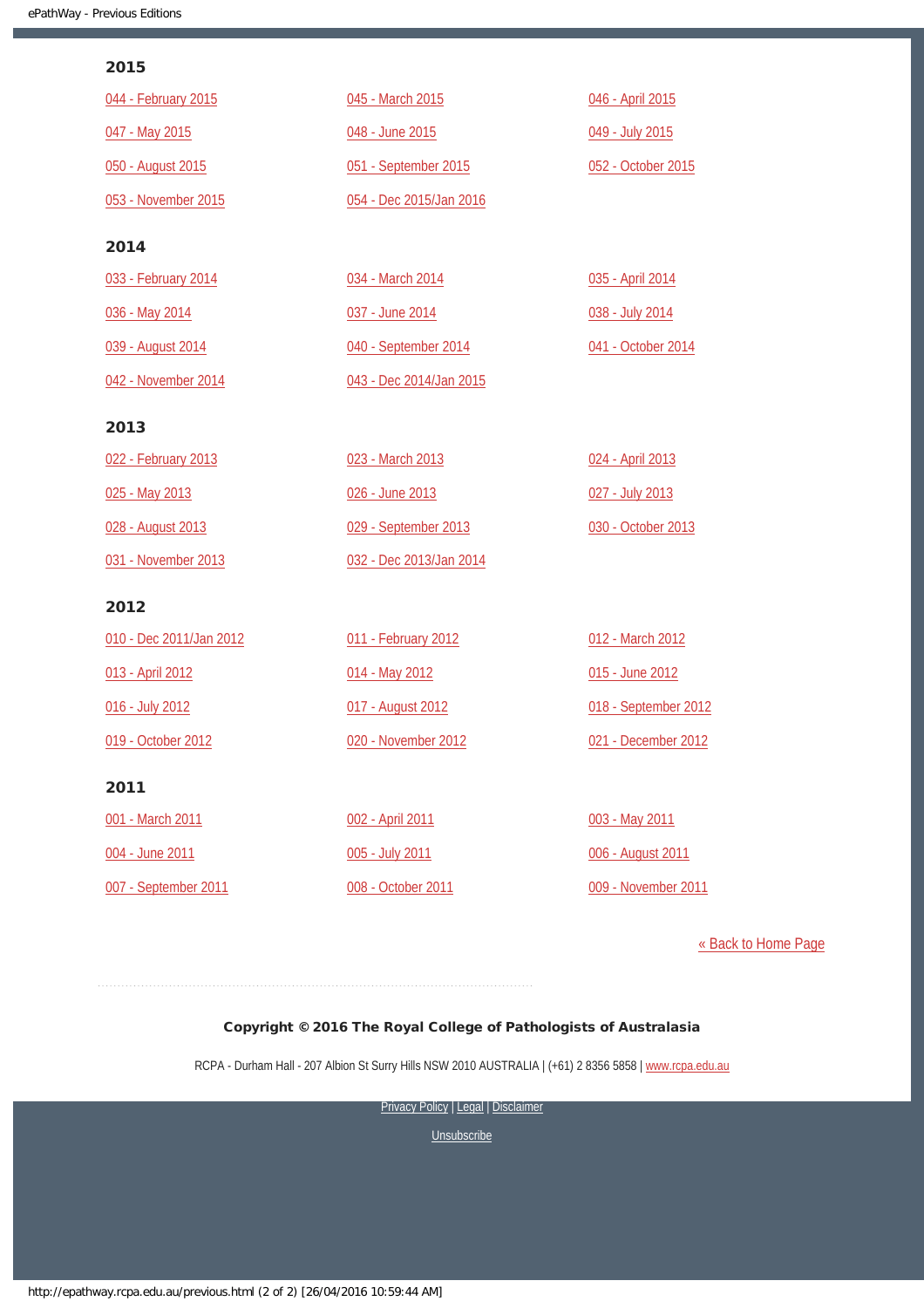<span id="page-6-0"></span>

Published by RCPA

## Subscription Form

| Full Name:     |           |
|----------------|-----------|
| Email address: |           |
|                | Cubccribo |

# Unsubscription Form Subscribe<br>
Unsubscription Form<br>
Email address:<br>
Unsubscribe<br>
Copyright © 2015 The Roya<br>
RCPA - Durham Hall - 207 Albion SI Surry Hill:<br>
Privacy<br>
Privacy<br>
Privacy<br>
Nuttp://epathway.rcpa.edu.au/subscription.html [26/04/2016

Email address:

[« Back to Home Page](http://epathway.rcpa.edu.au/index.html)

#### Copyright © 2015 The Royal College of Pathologists of Australasia

RCPA - Durham Hall - 207 Albion St Surry Hills NSW 2010 AUSTRALIA | (+61) 2 8356 5858 | [www.rcpa.edu.au](http://www.rcpa.edu.au/)

**[Privacy Policy](http://www.rcpa.edu.au/Content-Library/Privacy.aspx) | [Legal](http://www.rcpa.edu.au/Legal.aspx) | Disclaimer**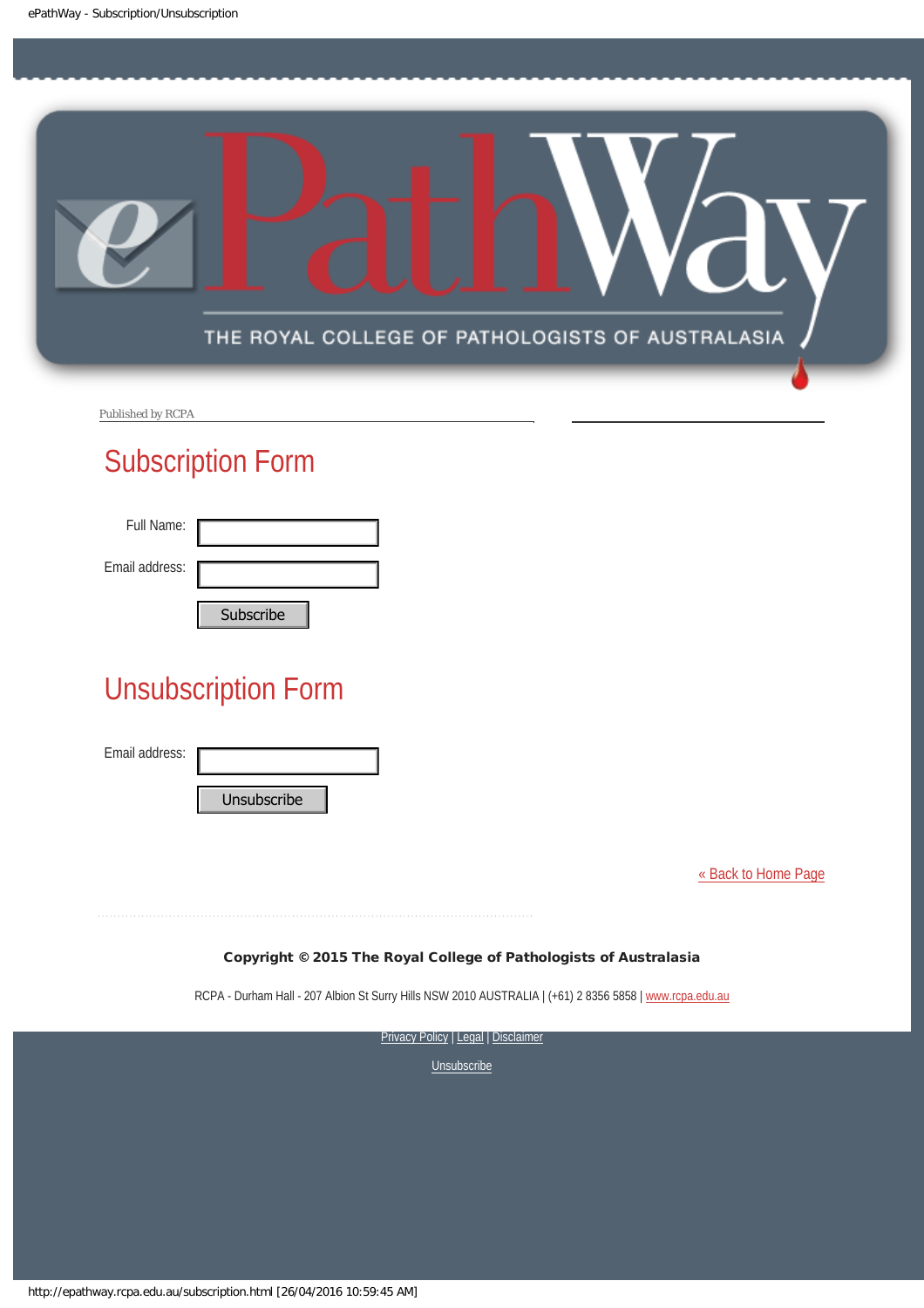<span id="page-7-0"></span>

# A 'Plasma DNA tissue mapping' blood test to pinpoint cancer locations is on the horizon



Using blood plasma samples to detect cancer and pinpoint its anatomical location could be just a few years away from regular medical practice. Dubbed plasma DNA tissue mapping, the approach will allow doctors to 'visualise' which organs are affected by cancer, and at what stage, through a blood test.

Choh Ming-li Professor of Chemical Pathology and Assistant Dean (Research) at the Faculty of Medicine at The Chinese University of Hong Kong, Professor Rossa Chiu, says the latest developments in human plasma cancer DNA analysis are pushing new boundaries.

"We have developed a brand new technology which takes cancer DNA analysis in plasma, often referred to as 'liquid biopsies', to the next level. It can detect abnormal DNA caused by cancer, and also allow us to scan a blood sample in order to locate which organ it is coming from. In simple terms, it enables us to take a CT scan of the blood," she explains.

"For instance, we might be able to identify that 10% of the DNA in the blood plasma is from the liver and so we know that person has a tumour located in the liver. In the past we have tried to find a marker for liver cancer, but every cancer is very different and no single marker is particularly useful for a specific type of cancer. That means previously we would have detected cancer in a blood sample, then we would do a radiological imaging examination to see if there are shadows in any parts of the body."

She says the latest technology has improved the blood based test so much that researchers can now look at the profiles in the blood sample and then map out which tissues are making regular and abnormal contributions. This process takes about one week.

"The technique needs further improvements and large scale, blinded clinical trials before it can be used in clinical practice, but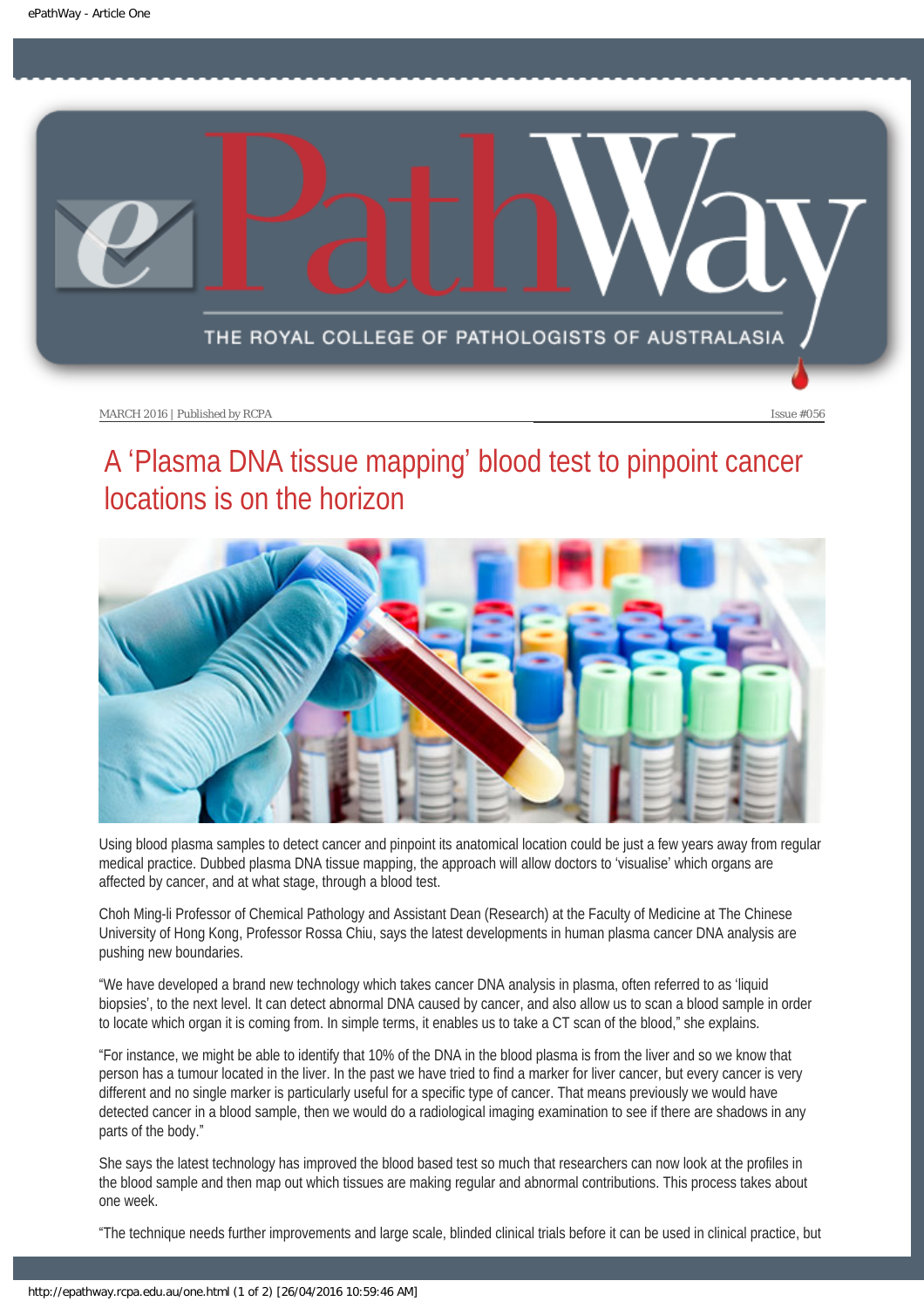I am quite confident liquid biopsies will play a role in diagnosing cancer."

Professor Rossa Chiu is a Fellow of the RCPA. She presented *Hunting for the signatures of cancer by plasma DNA sequencing* on Friday 26 February at Pathology Update 2016 at the Melbourne Convention Centre.

[« Back to Home Page](http://epathway.rcpa.edu.au/index.html)

#### Copyright © 2016 The Royal College of Pathologists of Australasia

RCPA - Durham Hall - 207 Albion St Surry Hills NSW 2010 AUSTRALIA | (+61) 2 8356 5858 | [www.rcpa.edu.au](https://www.rcpa.edu.au/)

**[Privacy Policy](https://www.rcpa.edu.au/Content-Library/Privacy.aspx) | [Legal](https://www.rcpa.edu.au/Legal.aspx) | Disclaimer**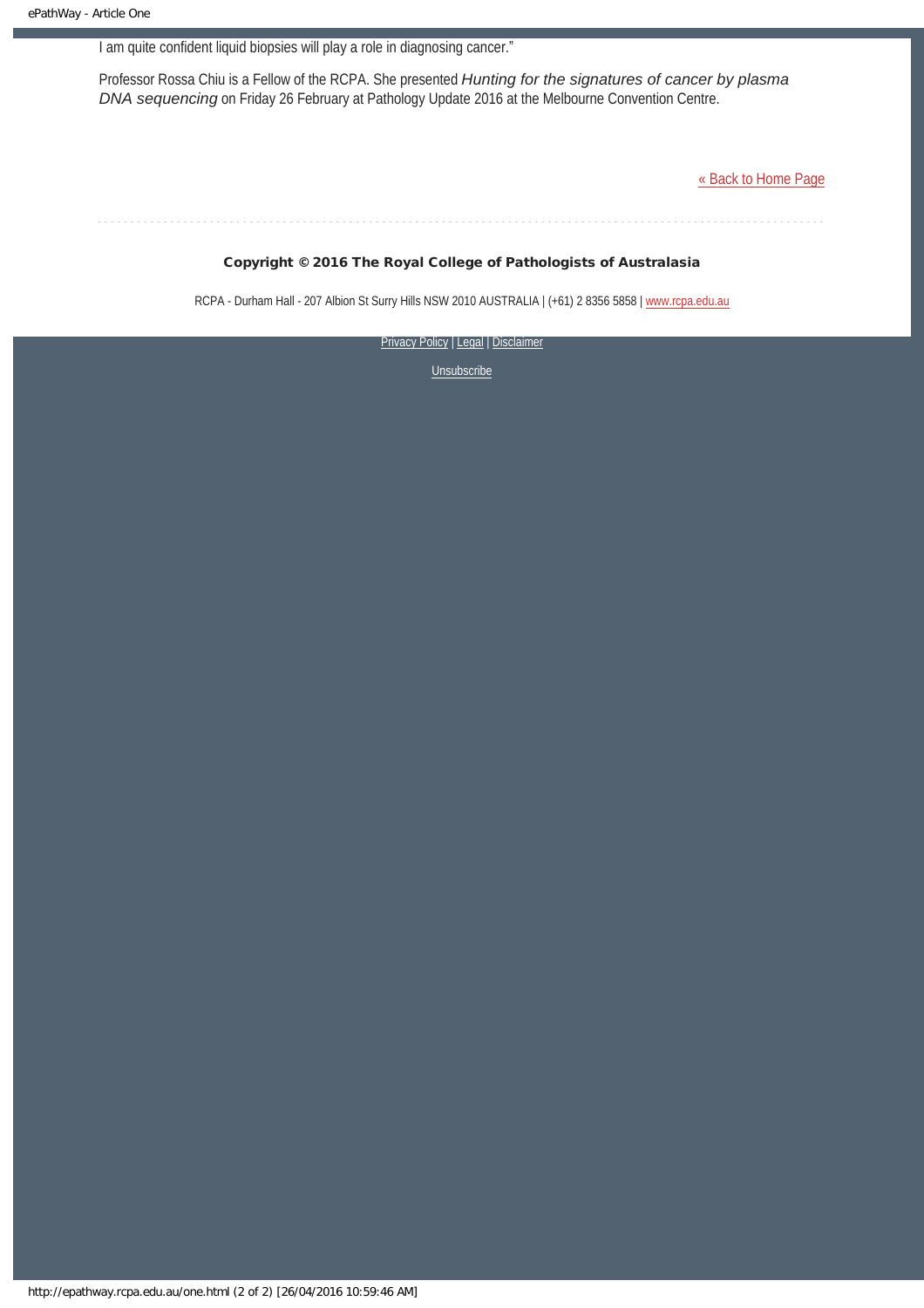<span id="page-9-0"></span>

## Diagnosing rare cancers set to become easier with 21st century 'microscopes'



One third of Australians who die of cancer each year are estimated to have a 'rare cancer', making better diagnostic and treatment options for these diseases an important priority. Gene sequencing technology has the potential to deliver these outcomes, and revolutionise the diagnosis of all cancers in the process.

Professor Sandra O'Toole, Head of Molecular Diagnostic Oncology at the Royal Prince Alfred Hospital in Sydney, says next generation sequencing is set to become commonplace in medical practice and deliver untold benefits to patients.

"The impact of massively parallel gene sequencing will be similar to the invention of the microscope 400 years ago which completely transformed our understanding of how our cells worked. This new technology allows us to detect changes in thousands of genes in cancer cells in a single test."

Prof O'Toole says the cost of this technology is becoming so low that it is increasingly being implemented in medical practice across Australia.

"It will become an essential tool to diagnose cancers and offers enormous potential to understand why certain cancers look and behave the way they do. This will be particularly useful when diagnosing and treating patients with rare types of cancers."

While this approach looks good on paper, experts are needed at the coalface to make this capability a reality. That is why the RCPA will commence courses in Sydney later this year for pathologists on molecular and genomic pathology.

"This is a fantastic opportunity for those already in the pathology profession, particularly tissue pathologists. The aim is to enable them to apply their highly honed diagnostic skills to the latest technology in order to make medical breakthroughs."

Professor Sandra O'Toole attended Pathology Update 2016 and served as Chair of the Innovations Plenary.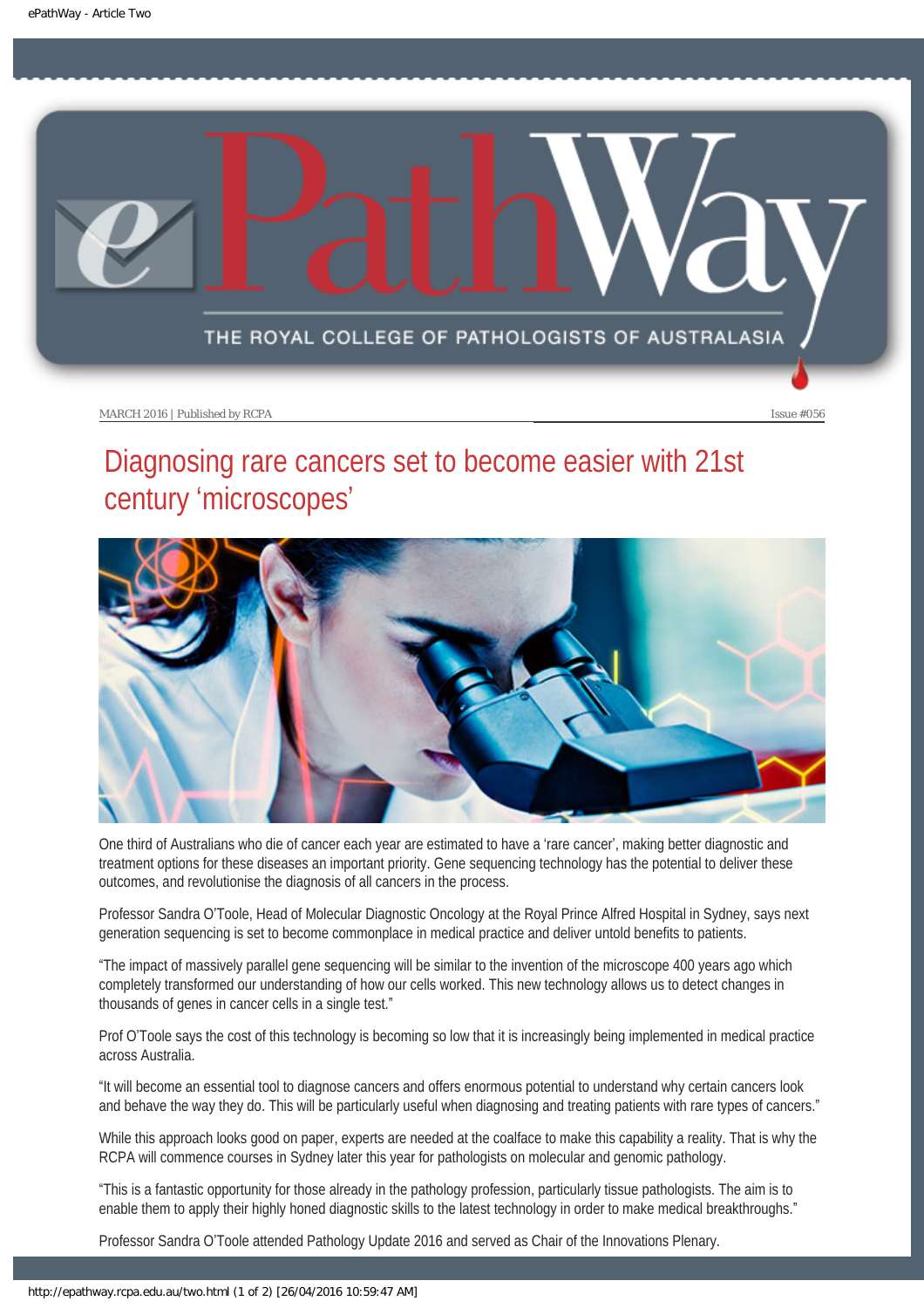[« Back to Home Page](http://epathway.rcpa.edu.au/index.html)

. . . . . . . . . . . . . . . . . .

#### Copyright © 2016 The Royal College of Pathologists of Australasia

RCPA - Durham Hall - 207 Albion St Surry Hills NSW 2010 AUSTRALIA | (+61) 2 8356 5858 | [www.rcpa.edu.au](https://www.rcpa.edu.au/)

[Privacy Policy](https://www.rcpa.edu.au/Content-Library/Privacy.aspx) | [Legal](https://www.rcpa.edu.au/Legal.aspx) | Disclaimer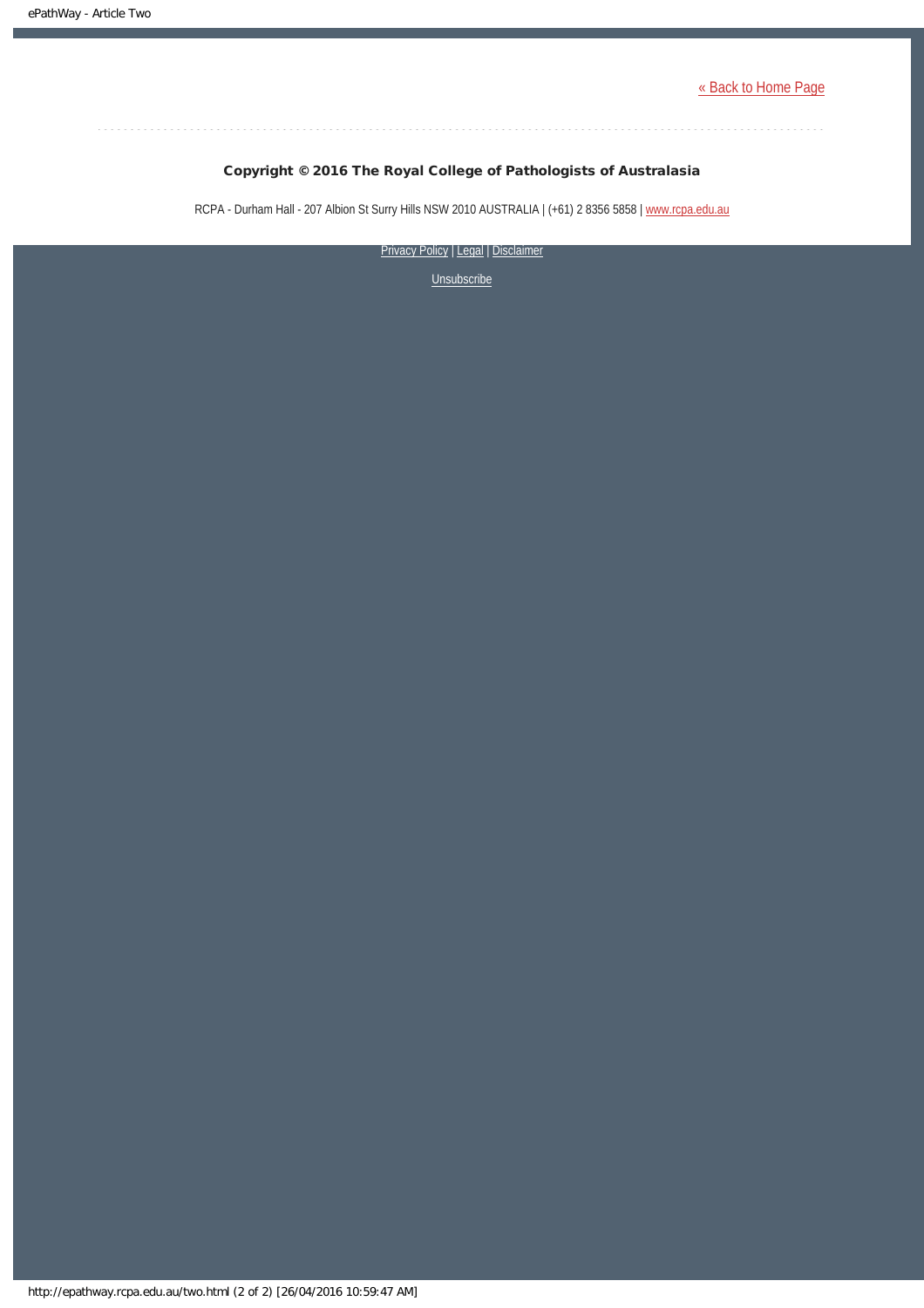<span id="page-11-0"></span>

# Microbiologists in pole position to influence antibiotic use



Two speakers at the recent Pathology Update 2016 conference may have hailed from opposite sides of the globe, but they delivered the same message: antimicrobial medicines (antibiotics) are a precious resource that must be protected and used judiciously. This is because their diminishing effectiveness through widespread and long-term inappropriate use is now seriously menacing our global village, and we may have no more magic bullets up our sleeve when these drugs no longer work.

Dr Stephanie Dancer, Consultant Microbiologist from NHS Lanarkshire and Professor of Microbiology at Edinburgh Napier University, Scotland, spoke first, and she left little doubt about the seriousness of the situation.

"One particular problem is the overgrowth of resistant organisms following antibiotic therapy. These so-called super-infections are often more difficult to treat because they are resistant, and they will also spread to other patients if given the opportunity," she explained.

"Another problem is that the original pathogen may survive antibiotic treatment so that an acute infection turns into a chronic one. It is even possible that exposure to antibiotics actually encourages the original pathogen to become more virulent."

Dr Dancer said the global community needs the courage to wind down antibiotic use, and the medical community needs to say 'no' to patient requests for antibiotics unless they are sure it is the right treatment for the right infection.

"Giving a patient the 'wrong' antibiotic doesn't just fail to cure that patient. It results in a persistent infection with a more resistant pathogen, which then spreads to others and ultimately threatens the future management of infections," she warned.

Associate Professor Kirsty Buising, Infectious Diseases Physician at the Victorian Infectious Diseases Service at the Royal Melbourne Hospital and Deputy Director of the National Centre for Antimicrobial Stewardship, said we need a changed mindset

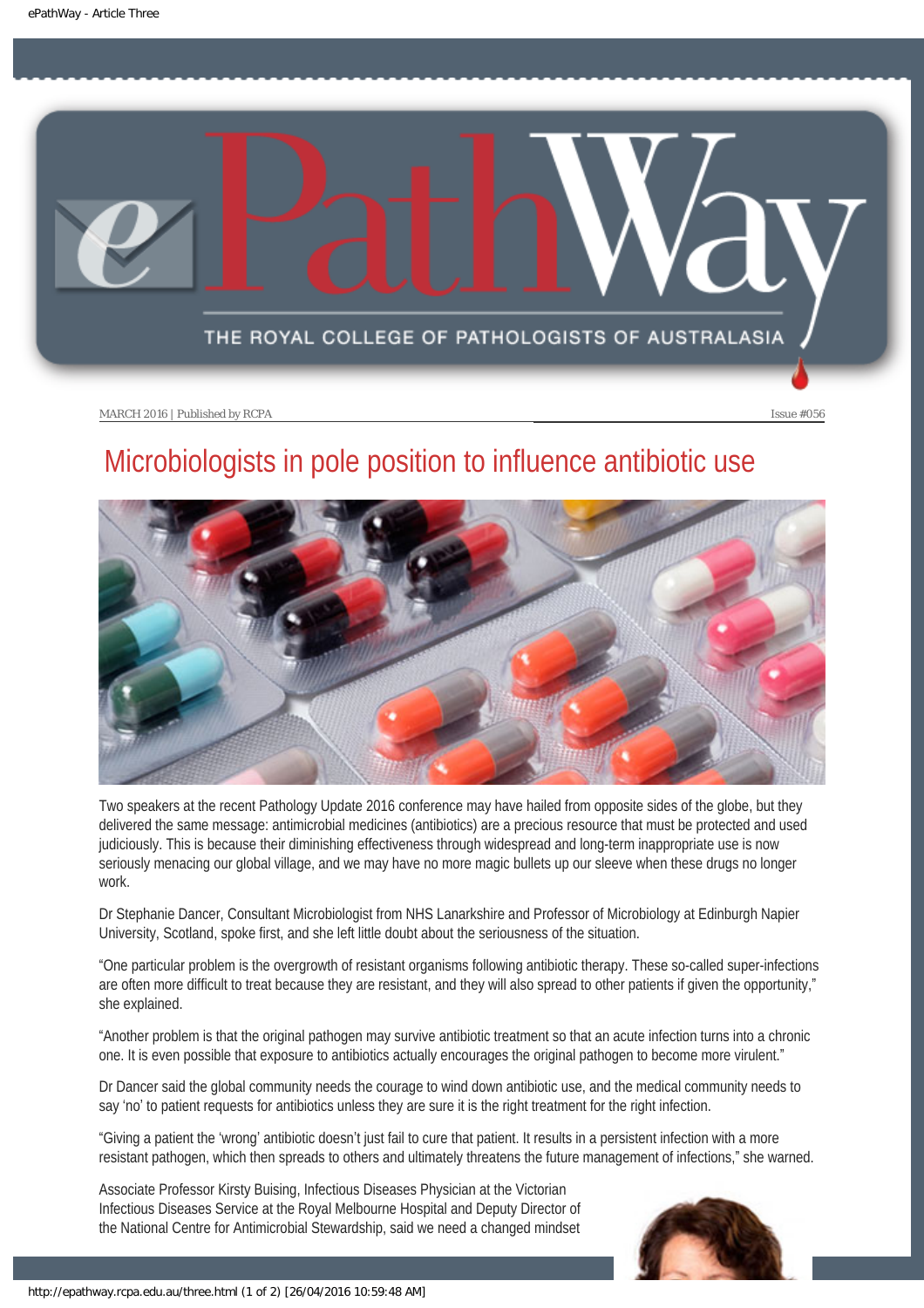and [antimicrobial stewardship](http://www.safetyandquality.gov.au/our-work/healthcare-associated-infection/antimicrobial-stewardship/) (AMS) to tackle this issue. She also noted that microbiologists are in a prime position to help effect change.

"Microbiologists can have a huge role in advocacy for AMS because they are often the only experts that other medical staff talk to about antibiotics. They can offer advice and guidance about antimicrobial therapy, and use cascade reporting where they release reports outlining suitable narrow spectrum antibiotics for infections rather than offering results of unnecessarily broad spectrum antibiotics upfront, as these should be reserved as last line choices."





"We also know from a recent pilot survey that more than thirty precent of antibiotics prescribed to residents in aged care facilities in Australia are for courses that last more than six months."

The bottom line from both speakers is that the current situation can't continue. But there is hope. Dr Dancer said changes in antibiotic prescribing methods do make a difference in hospitals - a sentiment A/Prof Buising shared.

"Even small changes can have a big impact, and microbiologists can play a significant role as part of the solution."

Dr Stephanie Dancer presented *How can antibiotics make us sick and what can we do about it?* on Saturday 27 February at Pathology Update 2016 at the Melbourne Convention Centre.

Associate Professor Kirsty Buising presented *AMS – how it works* at the same session.

[« Back to Home Page](http://epathway.rcpa.edu.au/index.html)

#### Copyright © 2016 The Royal College of Pathologists of Australasia

RCPA - Durham Hall - 207 Albion St Surry Hills NSW 2010 AUSTRALIA | (+61) 2 8356 5858 | [www.rcpa.edu.au](https://www.rcpa.edu.au/)

[Privacy Policy](https://www.rcpa.edu.au/Content-Library/Privacy.aspx) | [Legal](https://www.rcpa.edu.au/Legal.aspx) | [Disclaimer](https://www.rcpa.edu.au/Disclaimer.aspx)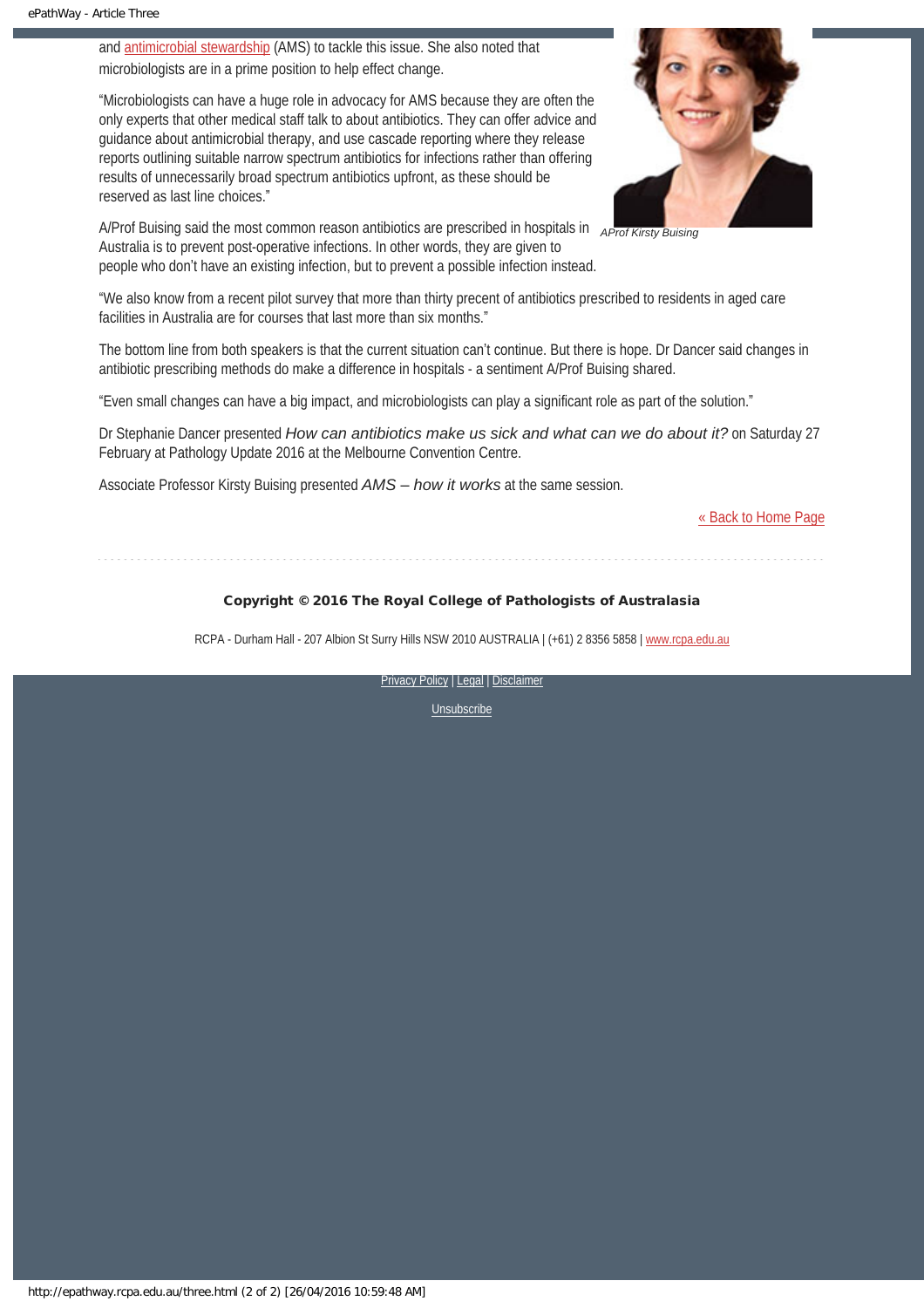<span id="page-13-0"></span>

# World-leading study will look at ways to improve medical test reporting



We may have many ways of tailoring the delivery of pathology test results, but the system isn't flawless. Research shows that test results in hospitals are being missed in 20% of cases, including 62% of cases in one study and in up to 75% of patients treated in an emergency department. A new world-leading study will look at how technology can be a part of the solution, particularly in busy hospital settings.

Associate Professor Andrew Georgiou, spokesperson for the RCPA and the Australian Institute of Health Innovation (AIHI), says the five-year study will establish how technology can be utilised to reduce cases of incorrect and missed test results in hospitals, and standardise the quality of reporting.

"Requesting pathology tests presents a potential critical safety issue in hospitals, and more specifically in emergency departments. With the regular change of physician shifts, differing communication levels and sheer volume of tests required, results can often be missed or a delay can occur in the diagnosis causing harm to patients."

A/Prof Georgiou says that technology is the key to limiting the occurrence of missed or incorrect diagnoses to ensure patients receive the most accurate care and treatment.

"To our knowledge this is the first time a study of this magnitude into the delivery of tests results has been conducted at this level anywhere in the world."

It's not all about doctors either. A/Prof Georgiou says the aim is to also involve patients in the process by looking at ways of communicating test results with them through avenues such as apps, websites, electronic reporting and patient portals.

"Most importantly, this is the beginning of an education process to enhance the reporting of results and ensure that patients understand their test results and records. We would like to explore how we can engage with patients in order to provide